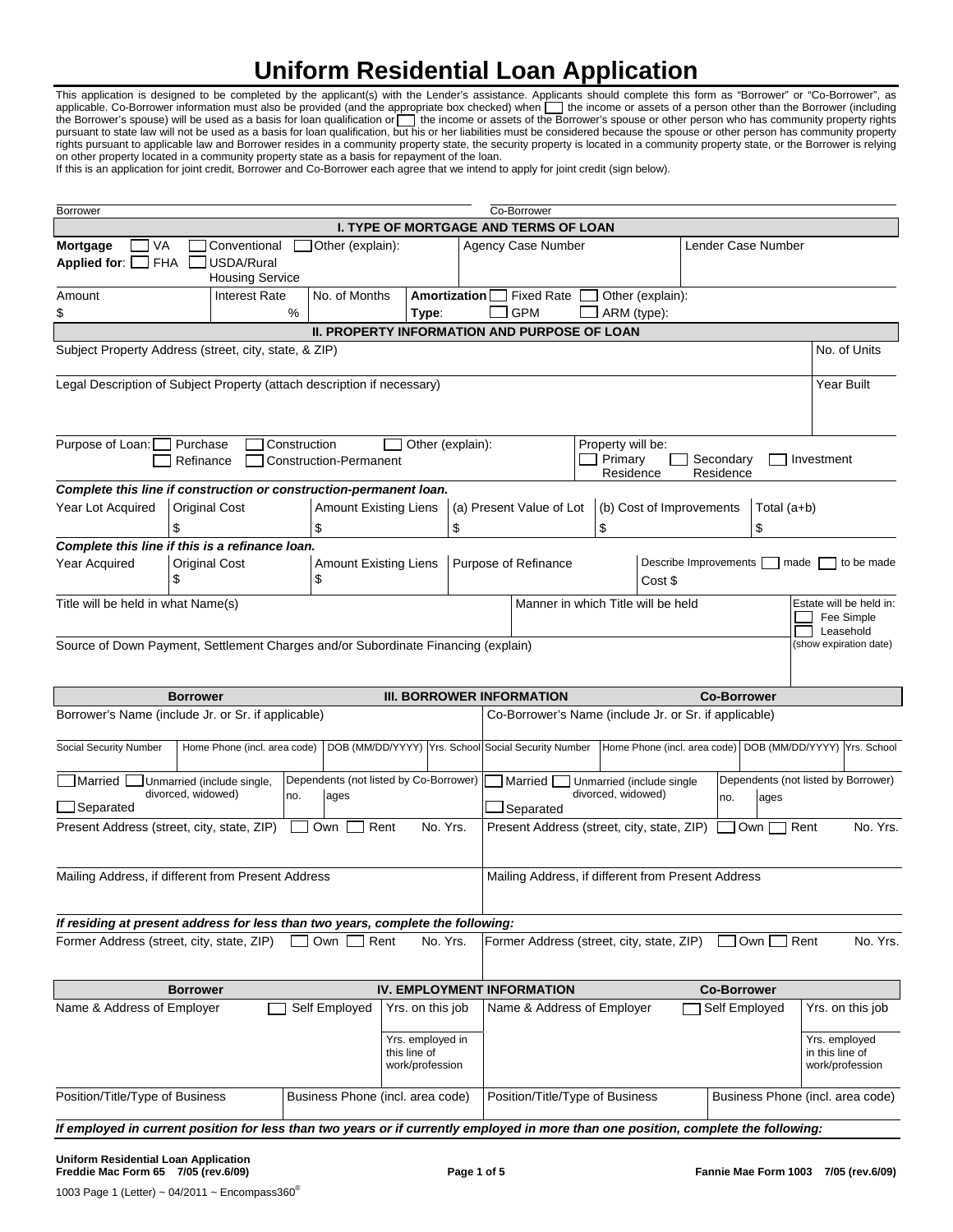| <b>Borrower</b>                                                                            |                 |                                  | <b>IV. EMPLOYMENT INFORMATION</b>                                                                                                                                                                                                                                                                                   |                                   |                    |                                                                                                                                                                                                                                                                                                                                                                                                                                                                                                                                 | <b>Co-Borrower</b> |                           |         |                                        |
|--------------------------------------------------------------------------------------------|-----------------|----------------------------------|---------------------------------------------------------------------------------------------------------------------------------------------------------------------------------------------------------------------------------------------------------------------------------------------------------------------|-----------------------------------|--------------------|---------------------------------------------------------------------------------------------------------------------------------------------------------------------------------------------------------------------------------------------------------------------------------------------------------------------------------------------------------------------------------------------------------------------------------------------------------------------------------------------------------------------------------|--------------------|---------------------------|---------|----------------------------------------|
| Name & Address of Employer                                                                 |                 | Self Employed                    |                                                                                                                                                                                                                                                                                                                     | Dates (from-to)                   |                    | Name & Address of Employer                                                                                                                                                                                                                                                                                                                                                                                                                                                                                                      |                    | Self Employed             |         | Dates (from-to)                        |
|                                                                                            |                 |                                  |                                                                                                                                                                                                                                                                                                                     | Monthly Income                    |                    |                                                                                                                                                                                                                                                                                                                                                                                                                                                                                                                                 |                    |                           |         | Monthly Income                         |
| Position/Title/Type of Business                                                            |                 | Business Phone (incl. area code) | S                                                                                                                                                                                                                                                                                                                   |                                   |                    | Position/Title/Type of Business                                                                                                                                                                                                                                                                                                                                                                                                                                                                                                 |                    |                           |         | \$<br>Business Phone (incl. area code) |
|                                                                                            |                 |                                  |                                                                                                                                                                                                                                                                                                                     |                                   |                    |                                                                                                                                                                                                                                                                                                                                                                                                                                                                                                                                 |                    |                           |         |                                        |
| Name & Address of Employer                                                                 |                 | Self Employed                    |                                                                                                                                                                                                                                                                                                                     | Dates (from-to)                   |                    | Name & Address of Employer                                                                                                                                                                                                                                                                                                                                                                                                                                                                                                      |                    | Self Employed             |         | Dates (from-to)                        |
|                                                                                            |                 |                                  | S                                                                                                                                                                                                                                                                                                                   | Monthly Income                    |                    |                                                                                                                                                                                                                                                                                                                                                                                                                                                                                                                                 |                    |                           |         | Monthly Income                         |
| Position/Title/Type of Business                                                            |                 | Business Phone (incl. area code) |                                                                                                                                                                                                                                                                                                                     |                                   |                    | Position/Title/Type of Business                                                                                                                                                                                                                                                                                                                                                                                                                                                                                                 |                    |                           |         | Business Phone (incl. area code)       |
|                                                                                            |                 |                                  |                                                                                                                                                                                                                                                                                                                     |                                   |                    | V. MONTHLY INCOME AND COMBINED HOUSING EXPENSE INFORMATION                                                                                                                                                                                                                                                                                                                                                                                                                                                                      |                    |                           |         |                                        |
| <b>Gross Monthly</b>                                                                       |                 |                                  |                                                                                                                                                                                                                                                                                                                     |                                   |                    | <b>Combined Monthly</b>                                                                                                                                                                                                                                                                                                                                                                                                                                                                                                         |                    |                           |         |                                        |
| Income                                                                                     | <b>Borrower</b> | <b>Co-Borrower</b>               |                                                                                                                                                                                                                                                                                                                     | Total                             |                    | <b>Housing Expense</b>                                                                                                                                                                                                                                                                                                                                                                                                                                                                                                          |                    | <b>Present</b>            |         | Proposed                               |
| Base Empl. Income*                                                                         | \$              |                                  |                                                                                                                                                                                                                                                                                                                     |                                   |                    | Rent                                                                                                                                                                                                                                                                                                                                                                                                                                                                                                                            | \$                 |                           |         |                                        |
| Overtime                                                                                   |                 |                                  |                                                                                                                                                                                                                                                                                                                     |                                   |                    | First Mortgage (P&I)                                                                                                                                                                                                                                                                                                                                                                                                                                                                                                            |                    |                           |         |                                        |
| <b>Bonuses</b>                                                                             |                 |                                  |                                                                                                                                                                                                                                                                                                                     |                                   |                    | Other Financing (P&I)                                                                                                                                                                                                                                                                                                                                                                                                                                                                                                           |                    |                           |         |                                        |
| Commissions                                                                                |                 |                                  |                                                                                                                                                                                                                                                                                                                     |                                   |                    | <b>Hazard Insurance</b>                                                                                                                                                                                                                                                                                                                                                                                                                                                                                                         |                    |                           |         |                                        |
| Dividends/Interest                                                                         |                 |                                  |                                                                                                                                                                                                                                                                                                                     |                                   |                    | <b>Real Estate Taxes</b>                                                                                                                                                                                                                                                                                                                                                                                                                                                                                                        |                    |                           |         |                                        |
| Net Rental Income                                                                          |                 |                                  |                                                                                                                                                                                                                                                                                                                     |                                   |                    | Mortgage Insurance                                                                                                                                                                                                                                                                                                                                                                                                                                                                                                              |                    |                           |         |                                        |
| Other (before completing,<br>see the notice in "describe                                   |                 |                                  |                                                                                                                                                                                                                                                                                                                     |                                   |                    | Homeowner Assn. Dues                                                                                                                                                                                                                                                                                                                                                                                                                                                                                                            |                    |                           |         |                                        |
| other income," below)                                                                      |                 |                                  |                                                                                                                                                                                                                                                                                                                     |                                   |                    | Other:                                                                                                                                                                                                                                                                                                                                                                                                                                                                                                                          |                    |                           |         |                                        |
| Total                                                                                      | \$              |                                  |                                                                                                                                                                                                                                                                                                                     |                                   |                    | Total                                                                                                                                                                                                                                                                                                                                                                                                                                                                                                                           |                    |                           | l\$     |                                        |
| B/C                                                                                        |                 |                                  |                                                                                                                                                                                                                                                                                                                     |                                   |                    | * Self Employed Borrower(s) may be required to provide additional documentation such as tax returns and financial statements.<br>Described Other Income Notice: Alimony, child support, or separate maintenance income need not be revealed if the<br>Borrower (B) or Co-Borrower (C) does not choose to have it considered for repaying this loan.                                                                                                                                                                             |                    |                           |         | Monthly Amount                         |
|                                                                                            |                 |                                  |                                                                                                                                                                                                                                                                                                                     |                                   |                    |                                                                                                                                                                                                                                                                                                                                                                                                                                                                                                                                 |                    |                           | \$      |                                        |
|                                                                                            |                 |                                  |                                                                                                                                                                                                                                                                                                                     |                                   |                    |                                                                                                                                                                                                                                                                                                                                                                                                                                                                                                                                 |                    |                           |         |                                        |
|                                                                                            |                 |                                  |                                                                                                                                                                                                                                                                                                                     | <b>VI. ASSETS AND LIABILITIES</b> |                    |                                                                                                                                                                                                                                                                                                                                                                                                                                                                                                                                 |                    |                           |         |                                        |
|                                                                                            |                 |                                  |                                                                                                                                                                                                                                                                                                                     |                                   |                    | This Statement and any applicable supporting schedules may be completed jointly by both married and unmarried Co-Borrowers if their assets and liabilities are sufficiently<br>joined so that the Statement can be meaningfully and fairly presented on a combined basis; otherwise separate Statements and Schedules are required. If the Co-Borrower<br>section was completed about a non-applicant spouse or other person, this Statement and supporting schedules must be completed about that spouse or other person also. | Completed          |                           | Jointly | Not Jointly                            |
| <b>ASSETS</b><br>Description<br>Cash deposit toward purchase held by:                      |                 | <b>Cash or Market</b><br>Value   | Liabilities and Pledged Assets. List the creditor's name, address and account number for all<br>outstanding debts, including automobile loans, revolving charge accounts, real estate loans, alimony,<br>child support, stock pledges, etc. Use continuation sheet, if necessary. Indicate by (*) those liabilities |                                   |                    |                                                                                                                                                                                                                                                                                                                                                                                                                                                                                                                                 |                    |                           |         |                                        |
|                                                                                            |                 |                                  |                                                                                                                                                                                                                                                                                                                     |                                   |                    | which will be satisfied upon sale of real estate owned or upon refinancing of the subject property.<br><b>Monthly Payment &amp;</b>                                                                                                                                                                                                                                                                                                                                                                                             |                    |                           |         |                                        |
|                                                                                            |                 |                                  |                                                                                                                                                                                                                                                                                                                     |                                   | <b>LIABILITIES</b> |                                                                                                                                                                                                                                                                                                                                                                                                                                                                                                                                 |                    | <b>Months Left to Pay</b> |         | <b>Unpaid Balance</b>                  |
| List checking and savings accounts below<br>Name and address of Bank, S&L, or Credit Union |                 |                                  |                                                                                                                                                                                                                                                                                                                     | Name and address of Company       |                    |                                                                                                                                                                                                                                                                                                                                                                                                                                                                                                                                 | \$ Payment/Months  |                           | \$      |                                        |
|                                                                                            |                 |                                  | Acct. no.                                                                                                                                                                                                                                                                                                           |                                   |                    |                                                                                                                                                                                                                                                                                                                                                                                                                                                                                                                                 |                    |                           |         |                                        |
| Acct. no.<br>Name and address of Bank, S&L, or Credit Union                                | \$              |                                  |                                                                                                                                                                                                                                                                                                                     | Name and address of Company       |                    |                                                                                                                                                                                                                                                                                                                                                                                                                                                                                                                                 |                    | \$ Payment/Months         | \$      |                                        |
|                                                                                            |                 |                                  | Acct. no.                                                                                                                                                                                                                                                                                                           |                                   |                    |                                                                                                                                                                                                                                                                                                                                                                                                                                                                                                                                 |                    |                           |         |                                        |
| Acct. no.                                                                                  | \$              |                                  |                                                                                                                                                                                                                                                                                                                     | Name and address of Company       |                    |                                                                                                                                                                                                                                                                                                                                                                                                                                                                                                                                 |                    | \$ Payment/Months         | \$      |                                        |
| Name and address of Bank, S&L, or Credit Union                                             |                 |                                  |                                                                                                                                                                                                                                                                                                                     |                                   |                    |                                                                                                                                                                                                                                                                                                                                                                                                                                                                                                                                 |                    |                           |         |                                        |
|                                                                                            |                 |                                  | Acct. no.                                                                                                                                                                                                                                                                                                           |                                   |                    |                                                                                                                                                                                                                                                                                                                                                                                                                                                                                                                                 |                    |                           |         |                                        |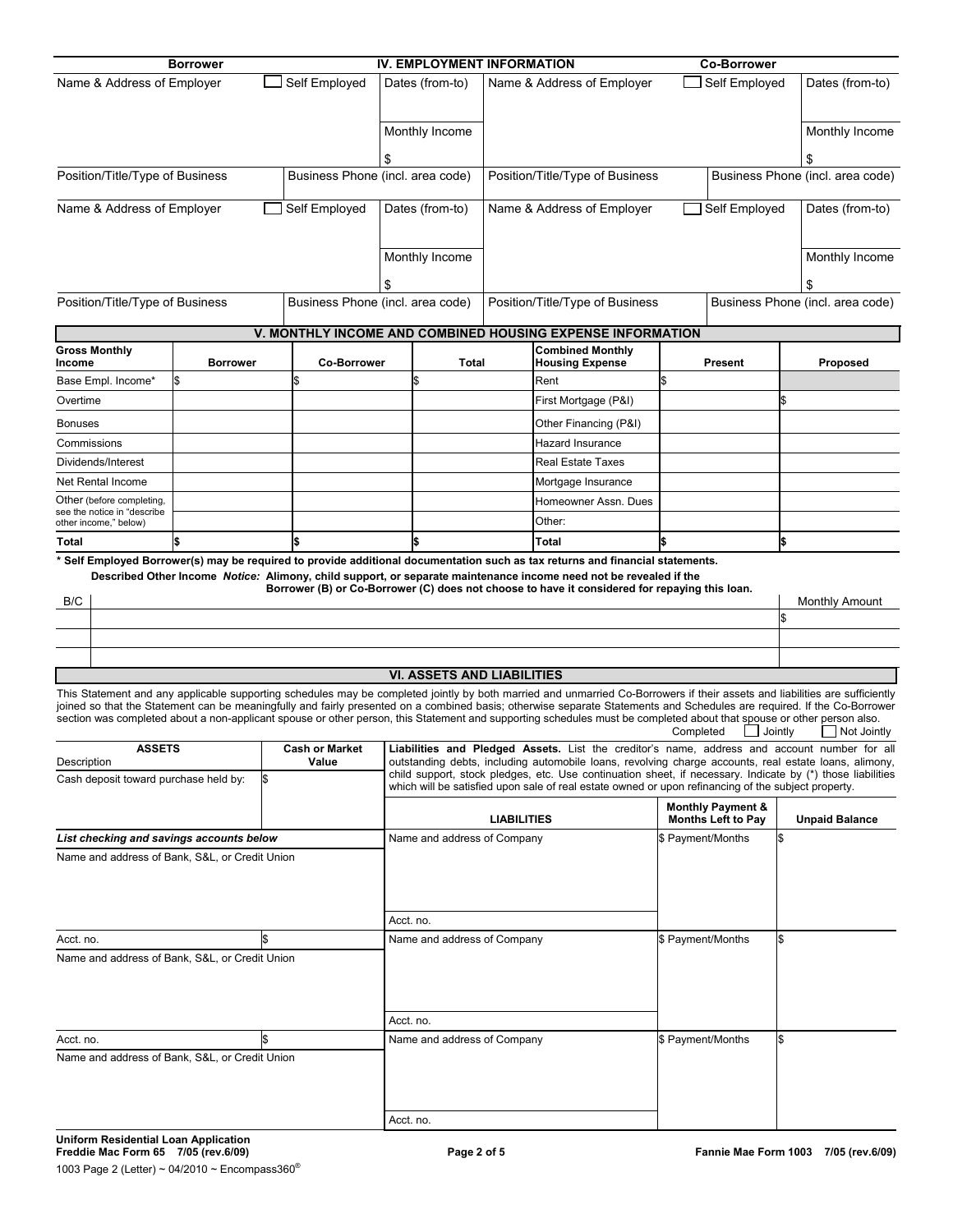|                                                                                                                                            |    |  |           |    |                                                                 | <b>VI. ASSETS AND LIABILITIES (cont.)</b> |    |               |    |                   |                            |    |               |  |  |
|--------------------------------------------------------------------------------------------------------------------------------------------|----|--|-----------|----|-----------------------------------------------------------------|-------------------------------------------|----|---------------|----|-------------------|----------------------------|----|---------------|--|--|
| Acct. no.                                                                                                                                  |    |  |           |    |                                                                 | Name and address of Company               |    |               |    | \$ Payment/Months |                            | \$ |               |  |  |
| Name and address of Bank, S&L, or Credit Union                                                                                             |    |  |           |    |                                                                 |                                           |    |               |    |                   |                            |    |               |  |  |
|                                                                                                                                            |    |  |           |    |                                                                 |                                           |    |               |    |                   |                            |    |               |  |  |
|                                                                                                                                            |    |  |           |    |                                                                 |                                           |    |               |    |                   |                            |    |               |  |  |
|                                                                                                                                            |    |  |           |    | Acct. no.                                                       |                                           |    |               |    |                   |                            |    |               |  |  |
| Acct. no.                                                                                                                                  | \$ |  |           |    |                                                                 | Name and address of Company               |    |               |    | \$ Payment/Months |                            | \$ |               |  |  |
| Stocks & Bonds (Company name/number \$                                                                                                     |    |  |           |    |                                                                 |                                           |    |               |    |                   |                            |    |               |  |  |
| & description)                                                                                                                             |    |  |           |    |                                                                 |                                           |    |               |    |                   |                            |    |               |  |  |
|                                                                                                                                            |    |  |           |    |                                                                 |                                           |    |               |    |                   |                            |    |               |  |  |
|                                                                                                                                            |    |  |           |    |                                                                 |                                           |    |               |    |                   |                            |    |               |  |  |
|                                                                                                                                            |    |  |           |    | Acct. no.                                                       |                                           |    |               |    |                   |                            |    |               |  |  |
|                                                                                                                                            |    |  |           |    |                                                                 | Name and address of Company               |    |               |    | \$ Payment/Months |                            | \$ |               |  |  |
| Life insurance net cash value                                                                                                              |    |  |           |    |                                                                 |                                           |    |               |    |                   |                            |    |               |  |  |
| Face amount: \$                                                                                                                            |    |  |           |    |                                                                 |                                           |    |               |    |                   |                            |    |               |  |  |
| <b>Subtotal Liquid Assets</b>                                                                                                              |    |  |           |    |                                                                 |                                           |    |               |    |                   |                            |    |               |  |  |
| Real estate owned (enter market value                                                                                                      |    |  |           |    | Acct. no.                                                       |                                           |    |               |    |                   |                            |    |               |  |  |
| from schedule of real estate owned)                                                                                                        |    |  |           |    |                                                                 | Name and address of Company               |    |               |    | \$ Payment/Months |                            |    | \$            |  |  |
| Vested interest in retirement fund                                                                                                         | \$ |  |           |    |                                                                 |                                           |    |               |    |                   |                            |    |               |  |  |
| Net worth of business(es) owned<br>(attach financial statement)                                                                            | \$ |  |           |    |                                                                 |                                           |    |               |    |                   |                            |    |               |  |  |
| Automobiles owned (make and year)                                                                                                          |    |  |           |    |                                                                 |                                           |    |               |    |                   |                            |    |               |  |  |
|                                                                                                                                            |    |  |           |    | Acct. no.                                                       |                                           |    |               |    |                   |                            |    |               |  |  |
|                                                                                                                                            |    |  |           |    | Alimony/Child Support/Separate Maintenance<br>Payments Owed to: |                                           |    |               |    | \$                |                            |    |               |  |  |
| Other Assets (itemize)                                                                                                                     | ፍ  |  |           |    |                                                                 |                                           |    |               |    |                   |                            |    |               |  |  |
|                                                                                                                                            |    |  |           |    |                                                                 |                                           |    |               |    |                   |                            |    |               |  |  |
|                                                                                                                                            |    |  |           |    | Job-Related Expense (child care, union dues, etc.)              |                                           |    |               |    | \$                |                            |    |               |  |  |
|                                                                                                                                            |    |  |           |    |                                                                 |                                           |    |               |    |                   |                            |    |               |  |  |
|                                                                                                                                            |    |  |           |    | <b>Total Monthly Payments</b>                                   |                                           |    |               |    |                   |                            |    |               |  |  |
|                                                                                                                                            |    |  |           |    |                                                                 |                                           |    |               |    |                   |                            |    |               |  |  |
| Total Assets a.                                                                                                                            |    |  |           |    | <b>Net Worth</b><br>(a minus b)                                 |                                           | \$ |               |    |                   | Total Liabilities b. \$    |    |               |  |  |
| Schedule of Real Estate Owned (If additional properties are owned, use continuation sheet.)                                                |    |  |           |    |                                                                 |                                           |    |               |    |                   |                            |    |               |  |  |
| Property Address (enter S if sold, PS if pending sale or                                                                                   |    |  | Type of   |    | Present                                                         | Amount of                                 |    | Gross         |    | Mortgage          | Insurance,<br>Maintenance, |    | Net           |  |  |
| R if rental being held for income)                                                                                                         |    |  | Property  |    | Market Value                                                    | Mortgages & Liens                         |    | Rental Income |    | Payments          | Taxes & Misc.              |    | Rental Income |  |  |
|                                                                                                                                            |    |  |           | \$ |                                                                 | \$                                        | \$ |               | \$ |                   | \$                         |    | \$            |  |  |
|                                                                                                                                            |    |  |           |    |                                                                 |                                           |    |               |    |                   |                            |    |               |  |  |
|                                                                                                                                            |    |  |           |    |                                                                 |                                           |    |               |    |                   |                            |    |               |  |  |
|                                                                                                                                            |    |  |           |    |                                                                 |                                           |    |               |    |                   |                            |    |               |  |  |
|                                                                                                                                            |    |  |           |    |                                                                 |                                           |    |               |    |                   |                            |    |               |  |  |
|                                                                                                                                            |    |  | Totals \$ |    |                                                                 | \$                                        | \$ |               | \$ |                   | \$                         |    | \$            |  |  |
| List any additional names under which credit has previously been received and indicate appropriate creditor name(s) and account number(s): |    |  |           |    |                                                                 |                                           |    |               |    |                   |                            |    |               |  |  |
| Alternate Name                                                                                                                             |    |  |           |    |                                                                 | <b>Creditor Name</b>                      |    |               |    |                   | <b>Account Number</b>      |    |               |  |  |
|                                                                                                                                            |    |  |           |    |                                                                 |                                           |    |               |    |                   |                            |    |               |  |  |
|                                                                                                                                            |    |  |           |    |                                                                 |                                           |    |               |    |                   |                            |    |               |  |  |

| <b>VII. DETAILS OF TRANSACTION</b>         | <b>VIII. DECLARATIONS</b>                                                                                                                                                             |     |                 |                    |     |  |
|--------------------------------------------|---------------------------------------------------------------------------------------------------------------------------------------------------------------------------------------|-----|-----------------|--------------------|-----|--|
| a. Purchase Price                          | If you answer "Yes" to any questions a through i, please use continuation                                                                                                             |     | <b>Borrower</b> | <b>Co-Borrower</b> |     |  |
| b. Alterations, improvements, repairs      | sheet for explanation.                                                                                                                                                                | Yes | No              | Yes                | No. |  |
| c. Land (if acquired separately)           | a. Are there any outstanding judgments against you?                                                                                                                                   |     |                 |                    |     |  |
| d. Refinance (incl. debts to be paid off)  | Have you been declared bankrupt within the past 7 years?<br>b.                                                                                                                        |     |                 |                    |     |  |
| e. Estimated prepaid items                 | Have you had property foreclosed upon or given title or deed in lieu thereof<br>C.<br>in the last 7 years?                                                                            |     |                 |                    |     |  |
| f. Estimated closing costs                 |                                                                                                                                                                                       |     |                 |                    |     |  |
| g. PMI, MIP, Funding Fee                   | d. Are you a party to a lawsuit?                                                                                                                                                      |     |                 |                    |     |  |
| h. Discount (if Borrower will pay)         | Have you directly or indirectly been obligated on any loan which resulted in<br>e.<br>foreclosure, transfer of title in lieu of foreclosure, or judgment?                             |     |                 |                    |     |  |
| i. Total costs (add items a through h)     | (This would include such loans as home mortgage loans, SBA loans, home improvement loans,<br>educational loans, manufactured (mobile) home loans, any mortgage, financial obligation, |     |                 |                    |     |  |
| j. Subordinate financing                   | bond, or loan quarantee. If "Yes," provide details, including date, name and address of Lender,<br>FHA or VA case number, if any, and reasons for the action.)                        |     |                 |                    |     |  |
| k. Borrower's closing costs paid by Seller |                                                                                                                                                                                       |     |                 |                    |     |  |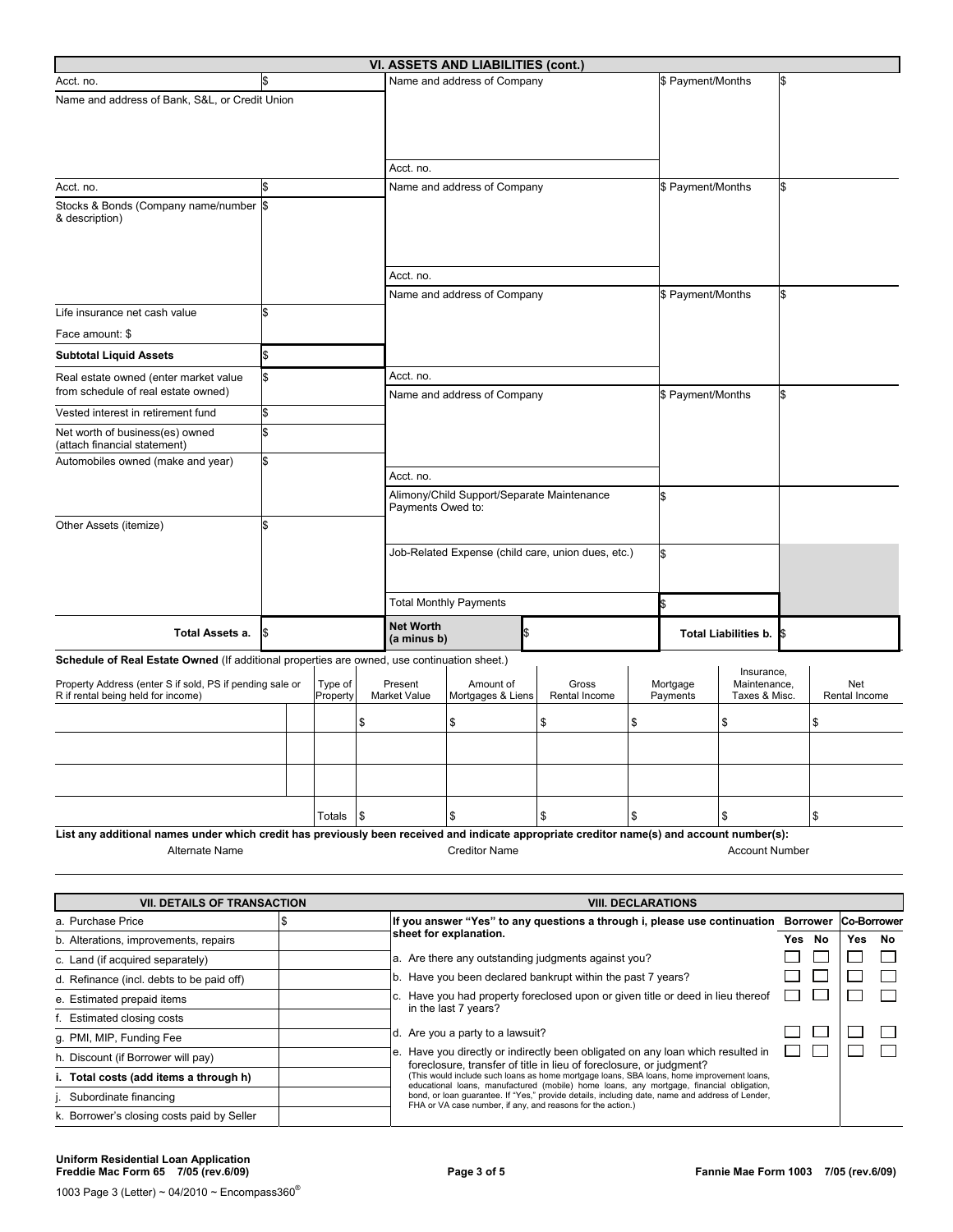| <b>VII. DETAILS OF TRANSACTION</b>       |  | <b>VIII. DECLARATIONS</b>                                                                                                                                                                                         |        |                    |    |
|------------------------------------------|--|-------------------------------------------------------------------------------------------------------------------------------------------------------------------------------------------------------------------|--------|--------------------|----|
| Other Credits (explain)                  |  | If you answer "Yes" to any questions a through i, please use continuation Borrower                                                                                                                                |        | <b>Co-Borrower</b> |    |
|                                          |  | sheet for explanation.                                                                                                                                                                                            | Yes No | Yes                | No |
|                                          |  | f. Are you presently delinguent or in default on any Federal debt or any other<br>loan, mortgage, financial obligation, bond or loan guarantee?<br>If "Yes," give details as described in the preceding question. |        |                    |    |
|                                          |  | g. Are you obligated to pay alimony, child support, or separate maintenance?                                                                                                                                      |        |                    |    |
|                                          |  | h. Is any part of the down payment borrowed?                                                                                                                                                                      |        |                    |    |
|                                          |  | Are you a co-maker or endorser on a note?                                                                                                                                                                         |        |                    |    |
| m. Loan amount                           |  | Are you a U.S. citizen?                                                                                                                                                                                           |        |                    |    |
| (exclude PMI, MIP, Funding Fee financed) |  | k. Are you a permanent resident alien?                                                                                                                                                                            |        |                    |    |
| n. PMI, MIP, Funding Fee financed        |  | I. Do you intend to occupy the property as your primary residence?                                                                                                                                                |        |                    |    |
| o. Loan amount (add m & n)               |  | If "Yes," complete question m below.                                                                                                                                                                              |        |                    |    |
| p. Cash from / to Borrower               |  | m. Have you had an ownership interest in a property in the last three years?                                                                                                                                      |        |                    |    |
| (subtract $i, k, l$ & o from $i$ )       |  | (1) What type of property did you own – principal residence (PR), second<br>home (SH), or investment property (IP)?                                                                                               |        |                    |    |
|                                          |  | (2) How did you hold title to the home – solely by yourself (S), jointly with<br>your spouse (SP), or jointly with another person (O)?                                                                            |        |                    |    |
|                                          |  |                                                                                                                                                                                                                   |        |                    |    |
|                                          |  | IX. ACKNOWLEDGEMENT AND AGREEMENT                                                                                                                                                                                 |        |                    |    |

Each of the undersigned specifically represents to Lender and to Lender's actual or potential agents, brokers, processors, attorneys, insurers, servicers, successors and assigns and agrees and acknowledges, that: (1) the information provided in this application is true and correct as of the date set forth opposite my signature and that any intentional or negligent misrepresentation of this information contained in this application may result in civil liability, including monetary damages, to any person who may suffer any loss due to reliance upon any misrepresentation that I have made on this application, and/or in criminal penalties including, but not limited to, fine or imprisonment or both under the provisions of Title 18, United States Code, Sec. 1001, et seq.; (2) the loan requested pursuant to this application (the "Loan") will be secured by a mortgage or deed of trust on the property described in this application; (3) the property will not be used for any illegal or prohibited purpose or use; (4) all statements made in this application are made for the purpose of obtaining a residential mortgage loan; (5) the property will be occupied as indicated in this application; (6) the Lender, its servicers, successors or assigns may retain the original and/or electronic record of this application, whether or not the Loan is approved; (7) the Lender and its agents, brokers, insurers, servicers, successors and assigns may continuously rely on the information contained in the application, and I am obligated to amend and/or supplement the information provided in this application if any of the material facts that I have represented herein should change prior to closing of the Loan; (8) in the event that my payments on the Loan become delinquent, the Lender, its servicers, successors or assigns may, in addition to any other rights and remedies that it may have relating to such delinquency, report my name and account information to one or more consumer reporting agencies; (9) ownership of the Loan and/or administration of the Loan account may be transferred with such notice as may be required by law; (10) neither Lender nor its agents, brokers, insurers, servicers, successors or assigns has made any representation or warranty, express or implied, to me regarding the property or the condition or value of the property; and (11) my transmission of this application as an "electronic record" containing my "electronic signature," as those terms are defined in applicable federal and/or state laws (excluding audio and video recordings), or my facsimile transmission of this application containing a facsimile of my signature, shall be as effective, enforceable and valid as if a paper version of this application were delivered containing my original written signature.

Acknowledgement: Each of the undersigned hereby acknowledges that any owner of the Loan, its servicers, successors and assigns, may verify or reverify any information contained in this application or obtain any information or data relating to the Loan, for any legitimate business purpose through any source, including a source named in this application or a consumer reporting agency.

| Borrower's Signature                                     | Date | Co-Borrower's Signature | Date |  |  |  |  |
|----------------------------------------------------------|------|-------------------------|------|--|--|--|--|
| v                                                        |      |                         |      |  |  |  |  |
| <b>X. INFORMATION FOR GOVERNMENT MONITORING PURPOSES</b> |      |                         |      |  |  |  |  |

The following information is requested by the Federal Government for certain types of loans related to a dwelling in order to monitor the lender's compliance with equal credit opportunity, fair housing and home mortgage disclosure laws. You are not required to furnish this information, but are encouraged to do so. The law provides that a lender may not discriminate either on the basis of this information, or on whether you choose to furnish it. If you furnish the information, please provide both ethnicity and race. For race, you may check more than one designation. If you do not furnish ethnicity, race, or sex, under Federal regulations, this lender is required to note the information on the basis of visual observation and surname if you have made this application in person. If you do not wish to furnish the information, please check the box below. (Lender must review the above material to assure that the disclosures satisfy all requirements to which the lender is subject under applicable state law for the particular type of loan applied for.)

| <b>BORROWER</b>                                                      | I do not wish to furnish this information.                                                                                                                            |                |                                     |            | <b>CO-BORROWER</b><br>do not wish to furnish this information. |                                                                                     |                       |                              |  |  |
|----------------------------------------------------------------------|-----------------------------------------------------------------------------------------------------------------------------------------------------------------------|----------------|-------------------------------------|------------|----------------------------------------------------------------|-------------------------------------------------------------------------------------|-----------------------|------------------------------|--|--|
| Ethnicity:                                                           | Hispanic or Latino                                                                                                                                                    |                | Not Hispanic or Latino              | Ethnicity: |                                                                | Hispanic or Latino                                                                  |                       | Not Hispanic or Latino       |  |  |
| Race:                                                                | American Indian or<br>Alaska native<br>Native Hawaiian or<br>Other Pacific Islander                                                                                   | Asian<br>White | Black or<br>African American        | Race:      |                                                                | American Indian or<br>Alaska native<br>Native Hawaiian or<br>Other Pacific Islander | Asian<br><b>White</b> | Black or<br>African American |  |  |
| Sex:                                                                 | Female                                                                                                                                                                | Male           |                                     | Sex:       |                                                                | Female                                                                              | Male                  |                              |  |  |
|                                                                      | To be Completed by Loan Originator:                                                                                                                                   |                |                                     |            |                                                                |                                                                                     |                       |                              |  |  |
| This information was provided:<br>Loan Originator's Signature        | In a face-to-face interview<br>In a telephone interview<br>By the applicant and submitted by fax or mail<br>By the applicant and submitted via e-mail or the Internet |                |                                     |            |                                                                |                                                                                     |                       |                              |  |  |
| X                                                                    |                                                                                                                                                                       |                |                                     |            |                                                                | Date                                                                                |                       |                              |  |  |
| Loan Originator Identifier<br>Loan Originator's Name (print or type) |                                                                                                                                                                       |                |                                     |            | Loan Originator's Phone Number (including area code)           |                                                                                     |                       |                              |  |  |
|                                                                      | Loan Origination Company's Name                                                                                                                                       |                | Loan Origination Company Identifier |            |                                                                | Loan Origination Company's Address                                                  |                       |                              |  |  |